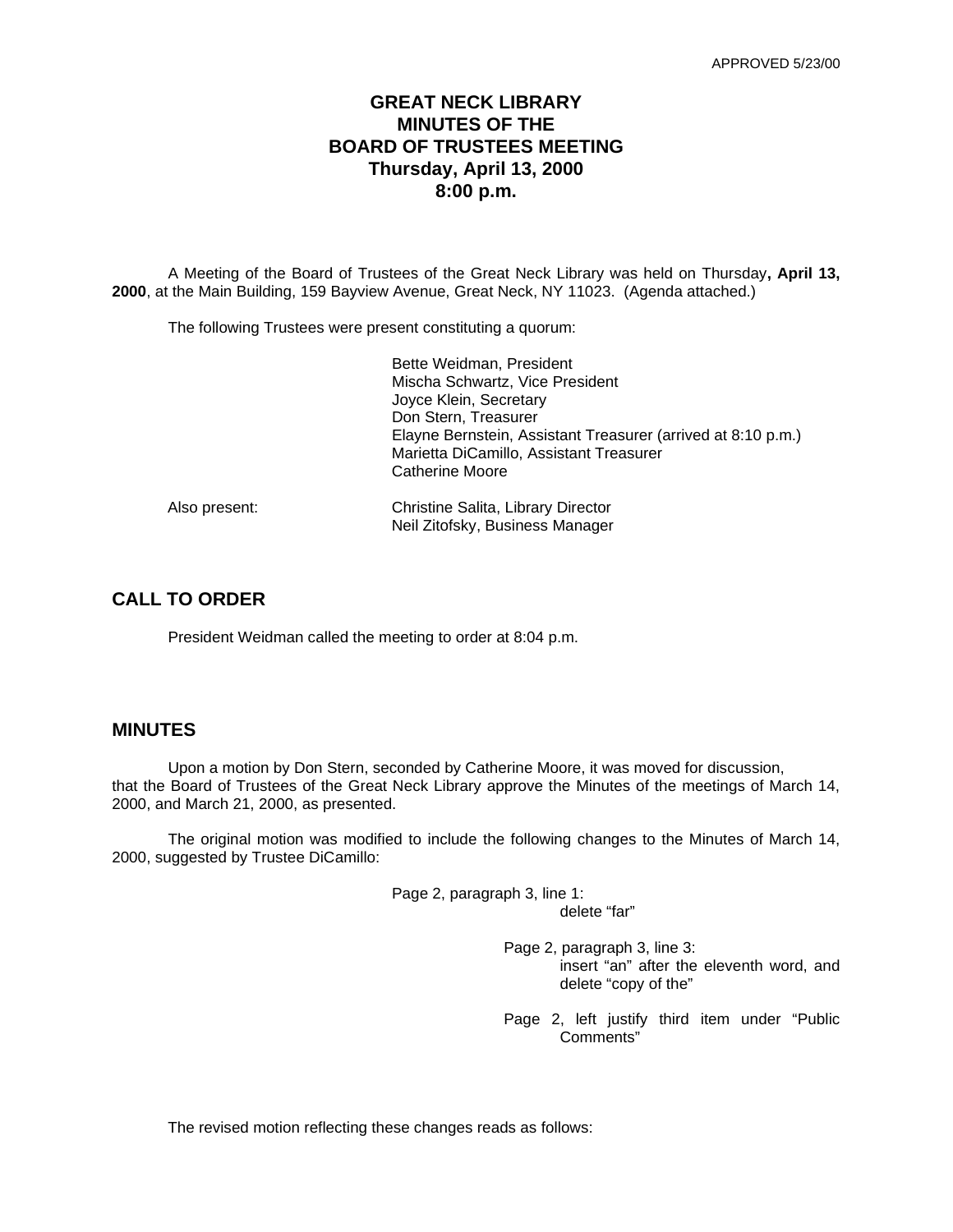Great Neck Library **Page 2 of 4** Minutes of the Regular Meeting April 13, 2000 of the Board of Trustees 8:00 p.m.

**RESOLVED**, that the Board of Trustees of the Great Neck Library approve the Minutes of the meeting of March 14, 2000, as modified, and March 21, 2000, as presented.

**VOTE:** Yes - 7 (Bernstein, DiCamillo, Klein, Moore, Schwartz, Stern, Weidman) *Motion Carried unanimously*

### **CORRESPONDENCE**

**Speaking to his letter**: *Murray Wallach*

### **TREASURER'S REPORT**

During the month of March, 2000, revenue received was \$879,964.51. Total expenses were \$483,592.36.

At the close of business, March 31, 2000, total operating fund holdings were \$2,415,703.11 which were on deposit at HSBC and The Bank of New York, and in Petty Cash funds at Main and the Branches.

Additionally, the balance of the Main Building and Special Services fund was \$1,119,705.61; the Automated Library fund was \$121,088.58; the Restricted Gift fund was \$17,492.57; the Branch and Special Services fund was \$197,465.19. These funds totaled \$1,455,751.95 on March 31, 2000.

Upon motion by Don Stern, seconded by Mischa Schwartz, and after discussion, it was, **RESOLVED,** that the Board of Trustees of the Great Neck Library, accept the April 14, 2000, Treasurer's Report with the Personnel Changes of March 21, 2000, through April 7, 2000.

**VOTE:** Yes - 7 (Bernstein, DiCamillo, Klein, Moore, Schwartz, Stern, Weidman) *Motion Carried Unanimously*

Upon motion by Don Stern, seconded by Joyce Klein, and after discussion, it was,

**RESOLVED,** that the Board of Trustees of the Great Neck Library authorize the Treasurer to pay the persons named in the Check Register dated March 17, 2000, through April 10, 2000, Paid-Checks numbered 19365 through 19451, and To-Be-Paid Checks numbered 19452 through 19545, excluding check 19514, the sums set against their respective names, amounting in the aggregate to \$161,923.86 *[Note: Check #19514 was excluded at the request of Trustee DiCamillo for consideration as a separate motion.]*

**VOTE:** Yes - 7 (Bernstein, DiCamillo, Klein, Moore, Schwartz, Stern, Weidman) *Motion Carried unanimously*

Upon motion by Don Stern, seconded by Joyce Klein, and after discussion, it was, **RESOLVED,**  that the Board of Trustees of the Great Neck Library authorize the Treasurer to pay the person named in the Check Register dated March 17, 2000, through April 10, 2000, To-Be-Paid Check numbered 19514, the sum set against its name, amounting in the aggregate to \$1,980.50.

**VOTE:** Yes - 6 (Bernstein, Klein, Moore, Schwartz, Stern, Weidman) No – 1 (DiCamillo) *Motion Carried*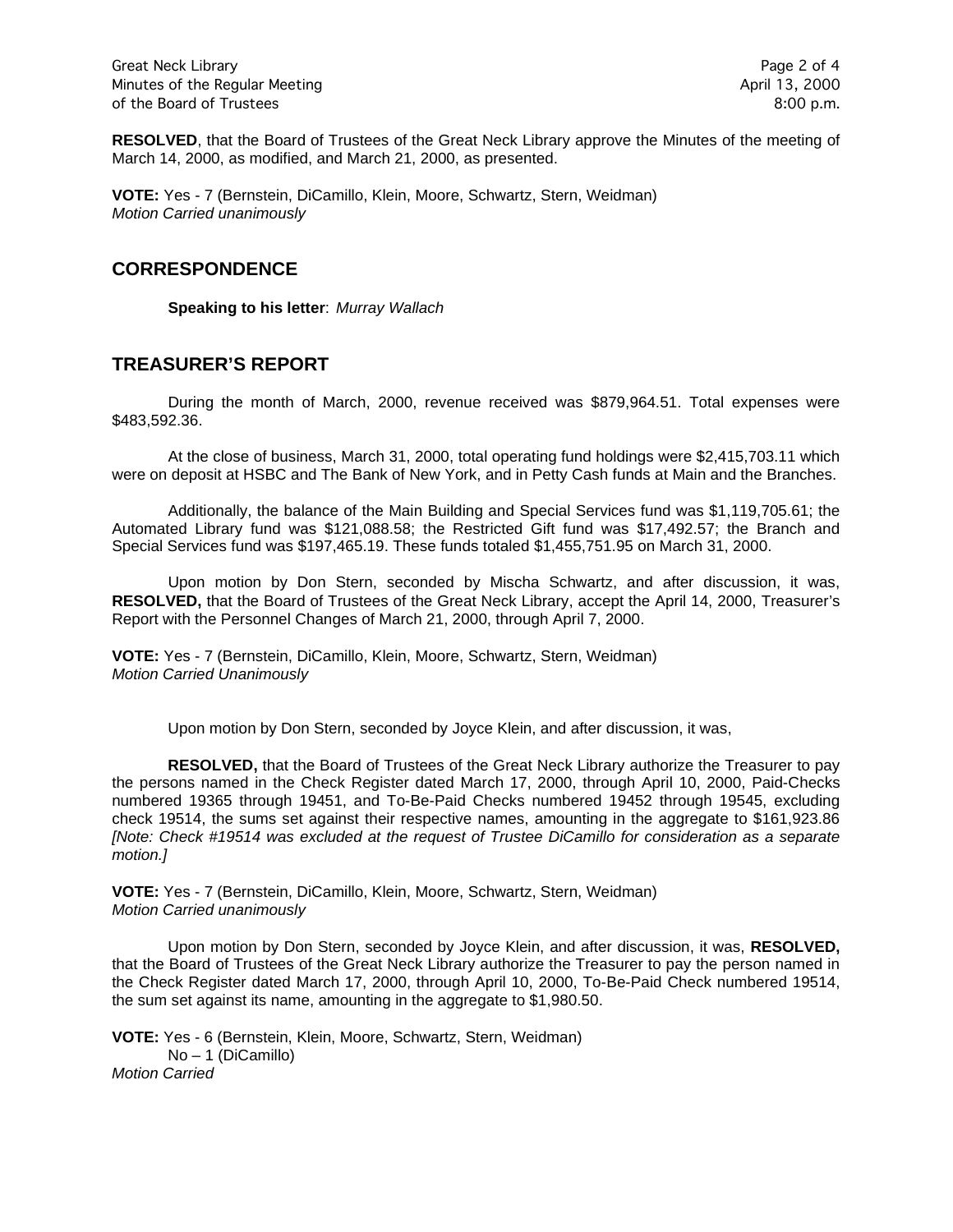Upon motion by Don Stern, seconded by Joyce Klein, and after discussion, it was, **RESOLVED,**  that the Board of Trustees of the Great Neck Library authorize the budget line transfers as detailed in the attached schedule.

**VOTE:** Yes – 7 (Bernstein, DiCamillo, Klein, Moore, Schwartz, Stern, Weidman) *Motion Carried Unanimously*

## **REPORTS**

**Director's Report** (attached hereto)

### **Main Library "Ad Hoc" Committee**

Director Salita reported on the April  $12<sup>th</sup>$  meeting of the Main Library "Ad Hoc" Committee, at which architect Todd Harvey gave a preliminary engineering report on the condition of the physical plant.

**Public Comment:** *Rebecca Gilliar, Manny Kline, Bob Sobel, Murray Wallach*

### **Trustee Committees**

#### Policy/Bylaws

Vice President Schwartz reported on the Policy/Bylaws Committee meeting of April 4<sup>th</sup>. Two items were considered: the Proxy Request Form and Competitive/Comparative bidding.

**Public Comment:** *Rebecca Gilliar, Manny Kline, Karen Rubin, Murray Wallach, Marianna Wohlgemuth*

#### Finance

Treasurer Don Stern reported that technology/computer related issues were discussed, in addition to the monthly financial statements.

### **OLD BUSINESS**

#### Long Island Library Conference

Upon motion by Marietta DiCamillo, seconded by Mischa Schwartz**,** and after discussion, it was,

**RESOLVED,** that the Board of Trustees of the Great Neck Library authorize the attendance of up to ten staff members at the Long Island Library Conference to be held on May 17, 2000, at the Huntington Townhouse with a maximum reimbursement per attendee of \$30.00, funds to come from Conference/Travel budget line.

**Public comment:** *Marianna Wohlgemuth*

**VOTE:** Yes – 7 (Bernstein, DiCamillo, Klein, Moore, Schwartz, Stern, Weidman) *Motion Carried Unanimously*

Photocopier Purchase